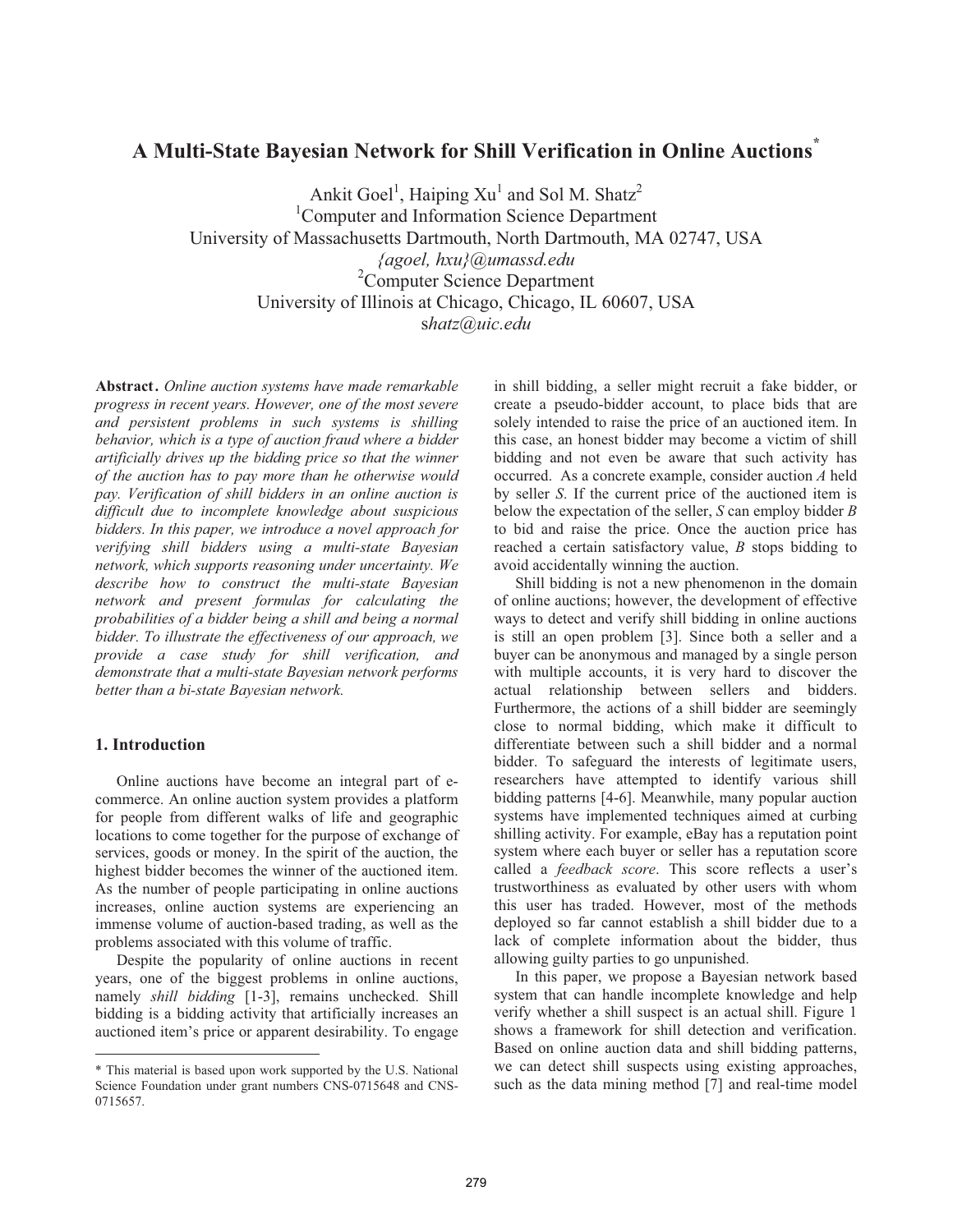checking mechanism [8]. However, there is no guarantee that a shill suspect is an actual shill because it is possible for a normal bidder to coincidentally demonstrate some shilling behaviors, although the bidder has no intention at all to be a shill. In order to verify if a shill suspect is an actual shill, we must use additional evidence to reason about the shill suspect's possibility for being a shill or a normal bidder. Our approach employs a multi-state Bayesian network as a verification engine. Once an actual shill is confirmed, the involved auction would likely be cancelled in order to protect other users' interests. Note that although shill detection is an important component of our proposed framework, details about detection mechanisms are beyond the scope of this paper.



**Figure 1.** Shill detection and verification framework

## **2. Related Work**

Most of the previous work related to auction fraud focuses on detection of in-auction fraud, which happens while transactions are in progress. Such auction fraud occurs disguisedly, leaving behind no obvious evidence; thus the victims typically do not even realize that the fraud has taken place. In order to effectively detect shill bidding, which is a major type of in-auction fraud, researchers have summarized various shill and normal bidding patterns [4-6]. Such bidding patterns are important knowledge for detection of shill suspects; however, they are not sufficient for justifying the presence of shills because some shill bidding patterns can be considered as normal behaviors under certain circumstance. For example, when an auctioned item is a rare and very hard to find item, a bidder may place very high bids in order to win the auction since the opportunity to bid on such an item might not present itself in the future. In this case, the bidder's bidding behavior may match with some shill bidding patterns; however, the bidder has no intention at all in being a shill.

Other researchers have utilized statistical and data mining techniques to detect abnormal bidding behaviors. Kauffman and Wood used a statistical approach to examining reserve price shilling behaviors and presented the factors that lead to this behavior [9]. They also showed how to use an empirical model to test for questionable and opportunistic bidding behaviors. Chau and Faloutsos proposed a data mining method to detect auction fraud by extracting characteristic features from exposed fraudsters [10]. They determined the significant features related to auction fraud by analyzing the fraudsters' transaction histories, which exist as graphs. More recently, Xu, et. al proposed a real-time model checking approach to detect shill suspects in auctions that are in progress, or "live" [8]. This approach introduced a dynamic auction model (DAM) that can be used to detect shilling behaviors formally specified using linear temporal logic (LTL). Although the above approaches can be effective in detecting shill suspects in online auctions, they are not sufficient for determining whether a shill suspect is an actual shill. In contrast, the focus of this paper is to introduce a verification engine that supports reasoning under uncertainty for shill verification. As such, this work is complementary to other research efforts for detection of shill suspects.

Previous work on shill verification is rare. Dong, et. al used Dempster-Shafer (D-S) theory to verify whether a user is a shill using additional evidence from both auction data and user information [11]. This is different from our approach because in our approach, the evidence set is based solely on user information. Note that using our shill detection and verification framework, the auction data has already been used in the first stage – for detection of shill suspects, we do not use the same information again in the second stage – for shill verification. Therefore, our approach requires less computation, and thus it is more efficient for shill verification than the D-S based method.

## **3. Bayesian Network Based Verification Engine**

#### **3.1 Bayesian Network for Shill Verification**

Bayesian network (BN) or belief network is a probabilistic graph model that can be used to capture uncertain knowledge in a natural and efficient way [12]. BN models the dependencies among variables and gives a concise specification of full joint probability distribution. BN is a directed acyclic graph (DAG) where each variable is denoted by a node, and the probability of a node is conditionally dependent on its parent node(s). The nodes are selected from the same domain, such that they help in the decision making process. It is vital that these nodes represent major features in the domain, which contribute factors in decision making or influencing the variables that affect the major calculation.

The basic task for a probabilistic inference system using BN is to calculate the posterior probability for a query variable *X*, given a set of observed evidence **e** for a set of evidence variables **E**. This is done by summing terms of the full joint distribution as follows [12]:

$$
\mathbf{P}(X|\mathbf{e}) = \alpha \mathbf{P}(X, \mathbf{e}) = \alpha \sum_{\mathbf{y}} \mathbf{P}(X, \mathbf{e}, \mathbf{y})
$$
(1)

where  $X$  is the query variable, **e** is the observed values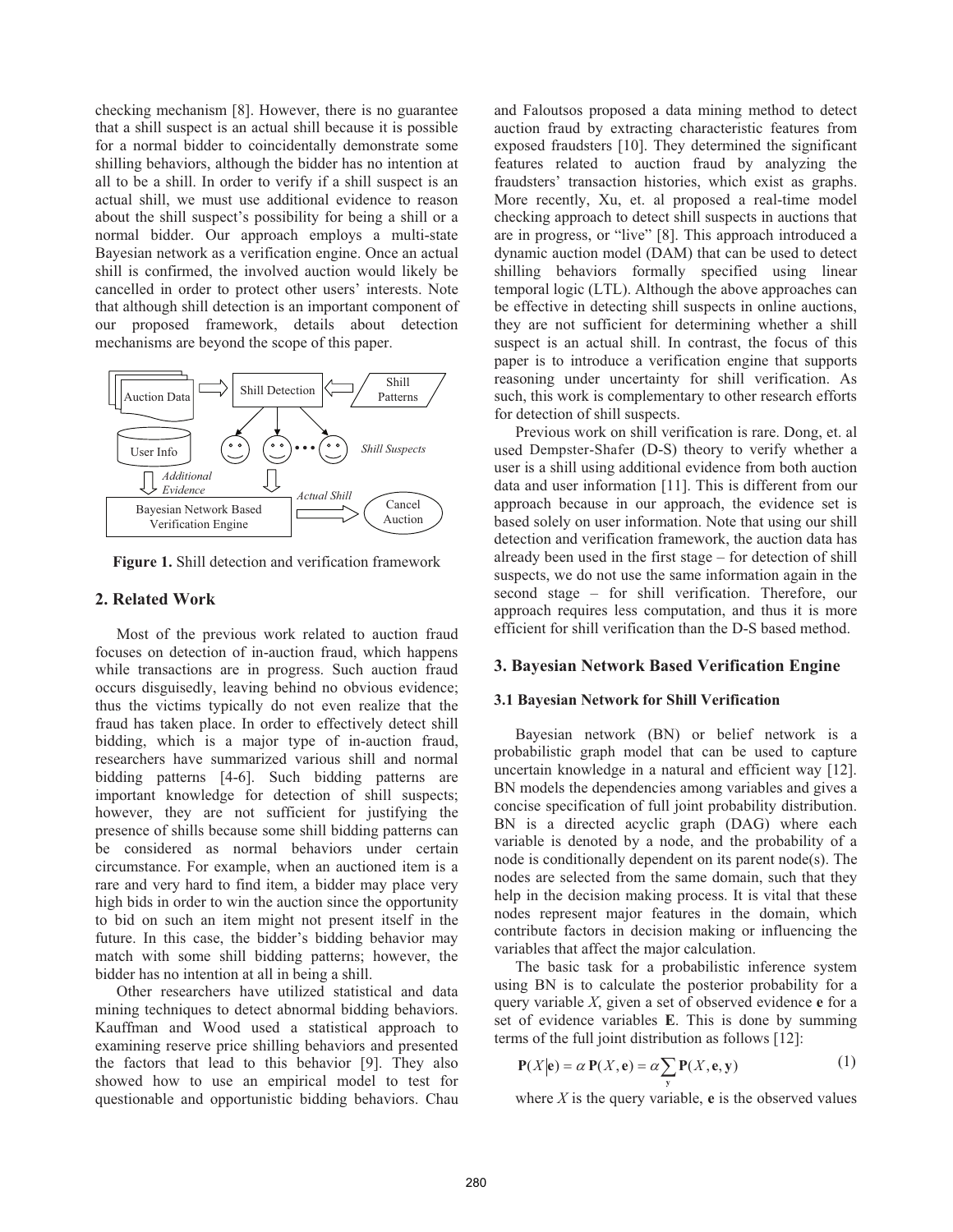for a set of evidence variables **E**, **y** is the values for a set of unobserved (or hidden) variables **Y**, and  $\alpha$  is the normalization factor. Note that  $P(X, e, y)$  is the full joint probability of *X*, **e** and **y**.

Figure 2 shows a BN with three layers that we designed for shill verification. The first layer defines three groups of evidence nodes, namely evidence nodes for determining the strength of bidder's evidence (N1-N4), evidence nodes for determining the strength of seller's evidence (N7-N9), and evidence nodes for determining the interaction strength of the involved bidder and seller (N5, N6). Nodes N1-N9 represent evidence sources that are observable in the context of eBay. To simplify the network, we define three unobservable nodes (N10-N12) in the second layer, whose parents are the aforementioned three groups of nodes, respectively. The values of the three layer-two nodes (N10-N12) can be used to determine the conditional probabilities of being a shill or a normal bidder, which are defined as nodes *Shill* (N13) and *Normal* (N14) in the third layer.



**Figure 2.** Bayesian network for shill verification

We now explain each of the nodes (N1-N14) defined in Figure 2.

**Bidder Feedback (N1)** represents a range of feedback score values for a particular bidder. In eBay, feedback scores for bidders are represented by different colored stars. For example, a *yellow* star represents that the bidder has a feedback score in the range of 10 to 49. A reputation mechanism, such as feedback stars, serves as a deterrent for bad user service and illegal actions; it can also be used to gauge the trustworthiness of a user. Obviously, a bidder with a high score has been in the system longer and is trusted by many people. Since it can take a long time and serious effort for a user to obtain a high feedback score, a legitimate bidder is not likely to risk sacrificing this score lightly by engaging in shill bidding.

**Number of Unique Sellers (N2)** is the number of different sellers whose auctions the bidder has participated in over the past 30 days. Most shill bidders frequently trade with the same seller or a set of sellers. Knowing the number of different sellers with whom the bidder has interacted, helps us understand the bidder's general activity with the auction community.

**New User (N3)** is a person who registered recently, possibly within the last 30 days. EBay assigns a special icon to such users. A new user has little or no associated history and has the least to lose if banned for fraud. Thus, new users are more likely to appear on a suspect list than experienced users. Note that since a user can have multiple accounts, it is easy for a user to create a new account for shill bidding.

**Verified User (N4)** is a registered user who has provided eBay with further proof of identity. To become a verified user with eBay, the user must provide personal information (e.g., home address and birth date), which is processed through a third party company such as Equifax. Since a verified user's personal information is recorded, such a person typically would not risk shill bidding and accidentally being caught.

**Encounters (N5)** is the number of auctions held by seller *S*, in which the bidder placed a bid in the past 30 days. Although a high number of encounters may imply that the bidder simply prefers seller *S*, it is also possible that the bidder is serving as a shill bidder for *S*.

**Bid Percentage (N6)** is the percentage of bids placed by the bidder in auctions held by seller *S* over the total number of bids placed by the bidder in the past 30 days. Although a high bid percentage may be due to the competitiveness of the auctions held by seller *S*, it is also an indicator of shill bidding because it implies a very close relationship between the bidder and seller *S*.

**Seller Feedback (N7)** is the feedback assigned to a seller. Again, eBay uses different colored stars for different feedback score ranges. Similar to the bidder feedback star, a seller with a good feedback score typically does not want to risk loosing that score by being involved in shill bidding. Note that a high feedback score is critical to a seller because most bidders prefer to buy items from a trustworthy seller, even at the cost of paying more money for the auctioned item, as it guarantees them proper and timely delivery.

**Power Seller (N8)** is a status assigned by eBay to some sellers who consistently sell a significant volume of items, maintain a 98% positive feedback rating, and provide a high level of service to their buyers. There are multiple levels of power seller like *Gold*, *Silver* and *Bronze*. Obviously, being a power seller is a positive indicator that that seller is not involved in shill bidding.

**Seller Type (N9)** of a seller can either be *private* or *store* at eBay. To be an eBay store, the seller must have an eBay seller account with credit card information on file. The seller must also be a verified user or have a feedback score of at least 20. So a "store seller" tends to be trusted by bidders, and is typically not likely to be involved in shill bidding.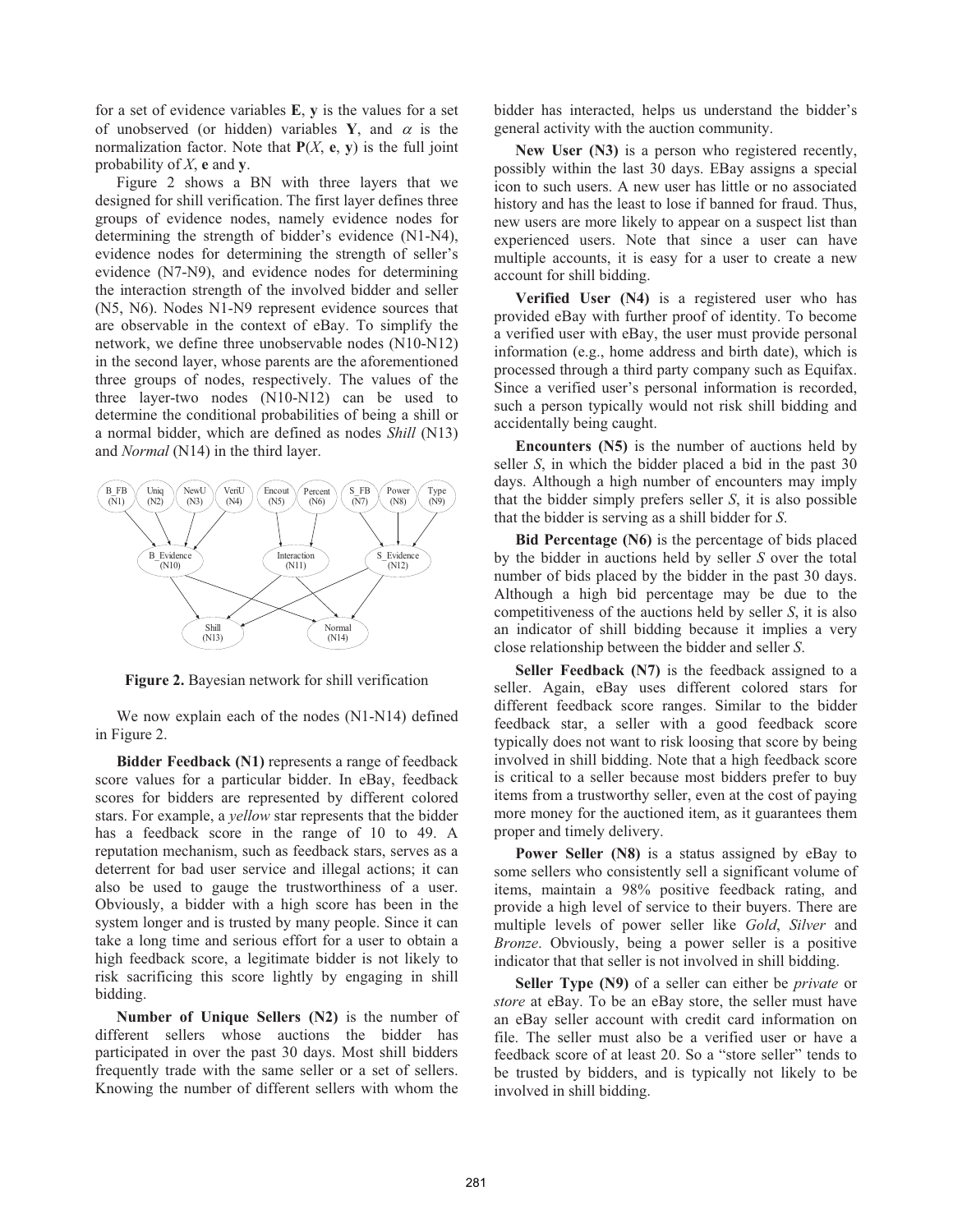**Bidder Evidence Level (N10)** is evaluated based on the bidder's evidence information from its parent nodes. A high bidder-evidence (strength) level implies the bidder is more likely an actual shill.

**Interaction Level (N11)** represents the strength of interaction between the bidder and seller in question. A high level of interaction implies a preferred seller or an unhealthy relationship between the two parties.

**Seller Evidence Level (N12)** considers the probability that the seller is involved in shill bidding. Note that if we implicate a bidder in an auction, the seller of the same auction must also be implicated. Similar to bidder evidence level, a seller is judged based on the seller's evidence information from its parent nodes.

**Shill Bidder (N13)** indicates whether a bidder suspect is an actual shill given additional evidence. This node represents the prior probability that the bidder is an actual shill based on the states and probabilities of its parent nodes, namely N10-N12.

**Normal Bidder (N14)** indicates whether a bidder suspect is actually a normal bidder given additional evidence. This node represents the prior probability that the bidder is actually a normal bidder based on the states and probabilities of its parent nodes, namely N10-N12.

Note that we consider the two nodes N13 and N14 as conditionally independent. Thus given a set of evidence **e** (i.e., values of evidence variables N1-N9), the summation of probabilities of being a shill and a normal bidder,  $P(\text{shill}|\mathbf{e}) + P(\text{normal}|\mathbf{e})$ , does not necessarily equal to 1.

#### **3.2 Multi-State Bayesian Network**

In a BN, each node typically takes only one of two values, such as *true* and *false*. This type of BN is called a *bi-state* BN. The second column in Table 1 shows the two states for each of the nodes we are considering. For example, node N1 in a bi-state BN can be in a state of *low* or *high*. N1 has the value of *low* when the bidder feedback star is *Turquoise* or below; otherwise, N1 has the value of *high*. Note that the values corresponding to each state are determined based on the actual data distribution of the original information from eBay. In other words, the states are assigned based on how shills and normal bidders are clustered, but only through approximation and observation.

In order to make the BN reflect the dependencies among different nodes more precisely, we consider a *multi-state* BN, where the nodes are not limited to two states. The third column of Table 1 shows the use of multiple states for some nodes. For example, node N1 in a multi-state BN can be in one of the following states *None*, *Yellow*, *Blue*, *Turquoise*, or *Other*, which correspond to different levels of a bidder feedback star. In our case study, we demonstrate that a multi-state BN performs better than a bi-state BN for shill verification.

| Table 1. State values for nodes N1-N9 |  |
|---------------------------------------|--|
|---------------------------------------|--|

| <b>Node</b>     | <b>Bi</b> State | <b>Multi State</b>               |  |
|-----------------|-----------------|----------------------------------|--|
| N1              | Low/High        | None/Yellow/Blue/Turquoise/Other |  |
| N <sub>2</sub>  | Low/High        | $1/2 - 5/6 - 15$ /Other          |  |
| N <sub>3</sub>  | True/False      | True/False                       |  |
| N <sub>4</sub>  | True/False      | True/False                       |  |
| N <sub>5</sub>  | Low/High        | Low/High                         |  |
| N6              | Low/High        | No more than $30/31-80/Other$    |  |
| N7              | Low/High        | None/Yellow/Blue/Turquoise/Other |  |
| N <sub>8</sub>  | Low/High        | None/Bronze/Other                |  |
| N <sub>9</sub>  | Store/Private   | Store/Private                    |  |
| N10             | Low/High        | Low/High                         |  |
| N11             | Weak/Strong     | Weak/Strong                      |  |
| N <sub>12</sub> | Low/High        | Low/High                         |  |
| N13             | Yes/No          | Yes/No                           |  |
| N14             | Yes/No          | Yes/No                           |  |

## **3.3 Conditional Probability Table**

The prior knowledge of the BN can be derived from eBay auction data as well as user information. The auction data and user information were collected from eBay using the Trading APIs available for developers [13], which allows a developer to retrieve various types of data via different web service invocations. It is important to note that information retrieved about a bidder is limited; one can only obtain information that is available for the last 30 days before the time of data collection. This is in accordance with eBay's privacy policies, which prevents other users from acquiring unlimited information regarding a bidder in an auction. Furthermore, all bidders are named anonymously (e.g.,  $x^{***}y$ ) – only a seller of an auction may see the real user identifications of the bidders participating in the auction.

We represent the prior knowledge of the BN as conditional probability tables (CPT) associated with each node in the network. A CPT is similar to a truth table and shows the conditional probability of the node with respect to every state of its parent nodes. In order to complete the CPT for each node, we retrieved auction data for the query "laptop." Auction data for a total of 109 auctions with 1127 bidders was accumulated. With the help of an existing shill detection tool [8], we created a training data set by identifying shill suspects (bidders or sellers) and verifying them manually through investigation of their profiles as well as their shill patterns. In the following, we provide a few examples of shill bidding patterns that were useful for creating the training data set.

**High and Irregular Incremental Bids**: Shill bids have a tendency to be relatively high as compared to other bids placed by normal bidders. A normal bid usually has an increment of \$1 to \$5, or \$10 to \$50 for high-end auctions. If a bidder's bid increment is very high and irregular, the bidder is likely a shill.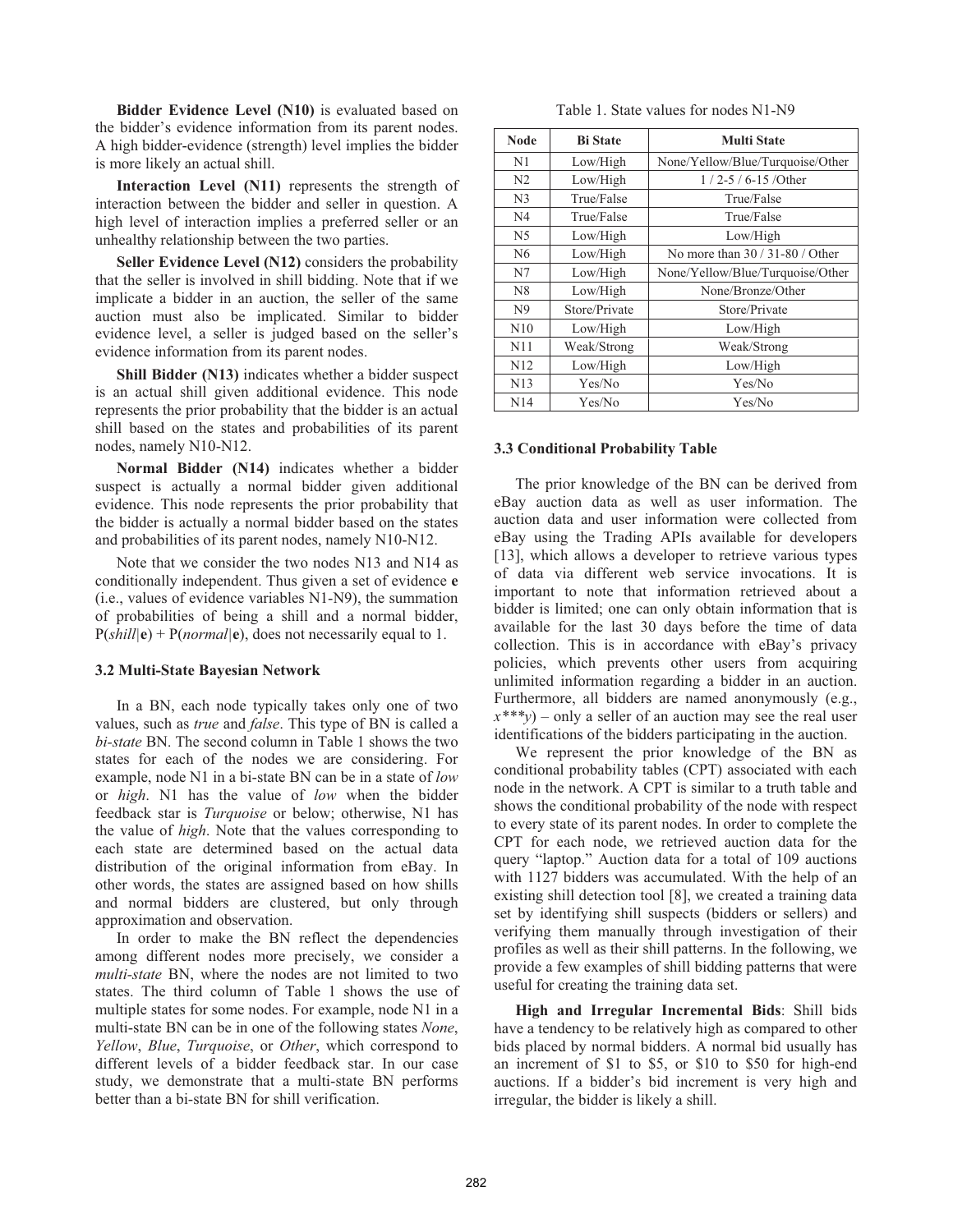**Early and Middle Stage Bidding:** Most shills only bid in the initial and middle stages of an auction, but stop bidding in the final stage to avoid winning the auction. On the other hand, an active bidder in the final stage of an auction is not likely a shill.

**Successive Bidding**: A normal bidder typically does not outbid himself. Therefore, any successive bidding activities that outbid oneself can be considered as a good indicator of shilling behavior.

**Total Increase in Price**: An interesting observation is the total increase in the price of an item due to a single bidder or multiple bidders who collude to raise the auction price. Thus, it is a good clue to shilling.

Once the training data set is ready, we can create a CPT for each node in both a bi-state BN and a multi-state BN. Note that to create CPTs for node N10 and N12, we manually identified bidders and sellers with high evidence level based on their suspiciousness. We also manually identified bidders and sellers with strong interaction strength for creating CPT for node N11. Table 2 shows part of the CPT for node N10 in the bi-state BN. For example, the second row of Table 2 tells that when the bidder's feedback score is *low* (i.e., *Turquoise* or below, for N1), and the number of unique sellers is also *low* (i.e., less than 10, for N2), and the bidder is a new user (N3), and the bidder is not a verified user (N4), then the conditional probability for N10 being *high* (i.e., high bidder evidence level) is 0.83. This is reasonable because an unverified new user with a low number of unique sellers and low feedback score is likely a shill (if the bidder has already been detected as a shill suspect). As another example, since there are no training examples in the category "N1 = H, N2 = L, N3 = T, N4 = F" (i.e., the third row in Table 2), the conditional probability for N10 being *high* is set as 0.00. This setting will have no impacts on shill verification results because a new user is not likely to have a high feedback score.

Table 2. Part of the CPT for node N10 in bi-state BN

|   | VeriU (N4) NewU (N3) Uniq (N2)   B_FB (N1) |   |   | $P(N10 = H)$ |
|---|--------------------------------------------|---|---|--------------|
| F |                                            |   |   | 0.83         |
| F | т                                          |   | Н | 0.00         |
| F | т                                          | Н |   | 0.15         |
| F | т                                          | Н | Н | 0.00         |
| F | F                                          |   |   | 0.86         |
| F | F                                          |   | Н | 0.15         |
| F | F                                          | Н |   | 0.30         |
| F | F                                          |   |   | 0.10         |

Similarly, Table 3 shows part of the CPT for the node N10 in the multi-state BN. The CPT for node N10 in the multi-state BN provides a conditional probability for more specific state values of its parent nodes. For example, the second row in Table 3 indicates that when the bidder's feedback score is *None* (i.e., no feedback star

for N1), and the number of unique sellers is 1 (N2), and the bidder is not a new user (N3), and the bidder is not a verified user (N4), then the conditional probability for N10 being *high* is 0.93. This is also reasonable because an unverified experienced user with very low feedback score, who only traded with the same seller of the auction in the past 30 days, is very likely a shill (again, if the bidder has already been detected as a shill suspect).

|   | VeriU (N4) NewU (N3) Uniq (N2) |            | $B$ FB $(N1)$       | $P(N10 = H)$ |
|---|--------------------------------|------------|---------------------|--------------|
| F | F                              | 1          | None                | 0.93         |
| F | F                              | 1          | Yellow              | 0.75         |
| F | F                              | 1          | Blue & Torg         | 0.72         |
| F | F                              | 1          | Other               | 0.10         |
| F | F                              | $\leq$ =5  | None                | 0.89         |
| F | F                              | $\leq$ =5  | Yellow              | 0.87         |
| F | F                              | $\leq$ =5  | Blue & Torq         | 0.87         |
| F | F                              | $\leq$ =5  | Other               | 0.10         |
| F | F                              | $\leq$ =15 | None                | 0.30         |
| F | F                              | $\leq$ 15  | Yellow              | 0.25         |
| F | F                              | $\leq$ =15 | Blue & Torq         | 0.10         |
| F | F                              | $\leq$ =15 | Other               | 0.10         |
| F | F                              | Other      | None                | 0.00         |
| F | F                              | Other      | 0.00<br>Yellow      |              |
| F | F                              | Other      | 0.00<br>Blue & Torq |              |
| F | F                              | Other      | Other               | 0.00         |

Table 3. Part of the CPT for node N10 in multi-state BN

#### **4. Case Study**

To illustrate the effectiveness of our proposed approach, we developed a Bayesian network toolkit (a snapshot of the toolkit for a multi-state BN is shown in Figure 3). The inputs of the toolkit are the BN for a particular auctioned item, and an auction with the same type of auctioned item, along with the user information for all involved bidders and seller. In this study, the auctioned item is of type "laptop," and the auction under investigation is "HP HDX 16t notebook" held from Oct-09-09 to Oct-16-09, as shown in Table 4.

The conditional probabilities for query variables *Shill* and *Normal*, given evidence **e**, can be calculated using Equations (2) and (3), respectively, which are derived from Equation (1) defined in Section 3.1.

$$
\mathbf{P}(Shill|\mathbf{e}) = \alpha \mathbf{P}(Shill, \mathbf{e}) = \alpha \sum_{\mathbf{y}} \mathbf{P}(Shill, \mathbf{e}, \mathbf{y})
$$
(2)

$$
\mathbf{P}(Normal|\mathbf{e}) = \alpha \mathbf{P}(Normal, \mathbf{e}) = \alpha \sum_{\mathbf{y}} \mathbf{P}(Normal, \mathbf{e}, \mathbf{y}) \tag{3}
$$

In the above equations, *Shill* is the query variable N13, *Normal* is the query variable N14, **e** is the observed values for the set of evidence variables  $E = \{N1, N2, \dots, N\}$ N9}, and **y** is the values for the set of unobserved variables  $Y = \{N10, N11, N12, N14\}$  in Equation (2), and  $Y = \{N10, N11, N12, N13\}$  in Equation (3), respectively.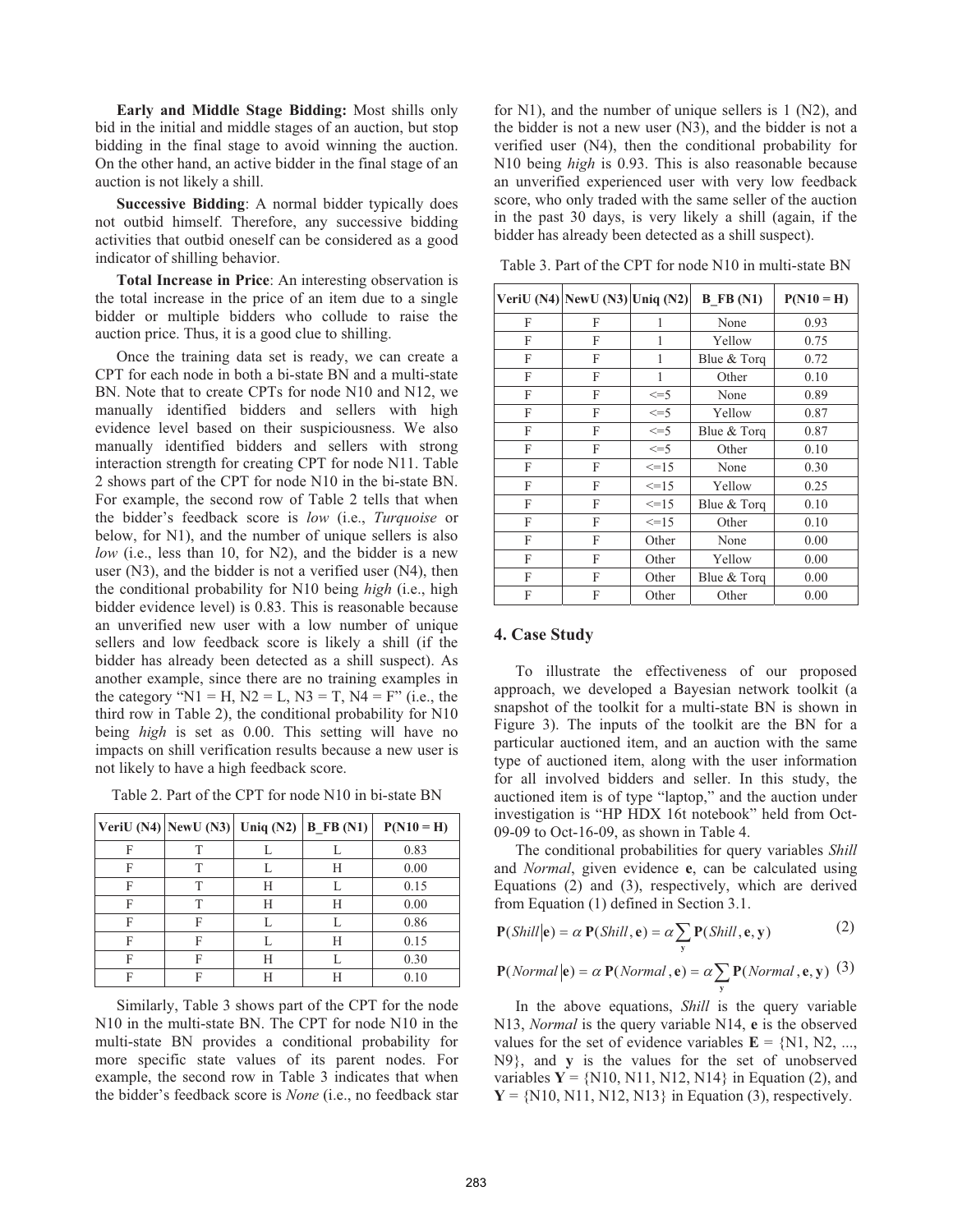| Bidder (FB)      | <b>Bid Amount</b>                                           | <b>Bid Time</b>        | Bidder (FB)           | <b>Bid Amount</b>        | <b>Bid Time</b>        |
|------------------|-------------------------------------------------------------|------------------------|-----------------------|--------------------------|------------------------|
| $3***3(27)$      | US \$630.00                                                 | Oct-16-09 08:19:12 PDT | $9***a(1)$            | <b>US \$200.00</b>       | Oct-10-09 12:40:10 PDT |
| $p^{***t}$ (299) | US \$621.00                                                 | Oct-15-09 18:34:38 PDT | $g^{***}e(245)$       | US $$112.508$            | Oct-09-09 15:49:21 PDT |
| $p^{***t}$ (299) | US $$611.00$ <sup>§</sup>                                   | Oct-15-09 18:34:38 PDT | $9***a(1)$            | <b>US \$110.00</b>       | Oct-10-09 12:39:56 PDT |
| $g^{***}e(245)$  | <b>US \$601.00</b>                                          | Oct-14-09 16:59:59 PDT | $g^{***}e(245)$       | US $$102.50^{\circ}$     | Oct-09-09 15:49:21 PDT |
| $p^{***t}$ (299) | <b>US \$601.00</b>                                          | Oct-15-09 17:54:10 PDT | $9***a(1)$            | <b>US \$100.00</b>       | Oct-10-09 12:39:43 PDT |
| $g^{***}e(245)$  | US \$561.00 <sup>§</sup>                                    | Oct-14-09 16:59:59 PDT | $g^{***}e(245)$       | US $$61.00$ <sup>§</sup> | Oct-09-09 15:49:21 PDT |
| $p^{***t}$ (299) | US \$551.00                                                 | Oct-12-09 17:09:44 PDT | $9***a(1)$            | US \$60.00               | Oct-10-09 12:39:27 PDT |
| $8***1(29)$      | <b>US \$550.00</b>                                          | Oct-14-09 12:31:54 PDT | $g^{***}e(245)$       | US \$51.00 $^{\circ}$    | Oct-09-09 15:49:21 PDT |
| $p^{***t}$ (299) | US \$510.00 $^{\circ}$                                      | Oct-12-09 17:09:44 PDT | $9***a(1)$            | <b>US \$50.00</b>        | Oct-10-09 12:39:04 PDT |
| $g^{***}e(245)$  | <b>US \$500.00</b>                                          | Oct-09-09 15:49:21 PDT | $g^{***}e(245)$       | US $$31.008$             | Oct-09-09 15:49:21 PDT |
| $m^{***}S(4)$    | <b>US \$500.00</b>                                          | Oct-10-09 16:49:22 PDT | $a^{***a}$ (21)       | <b>US \$30.00</b>        | Oct-09-09 13:58:29 PDT |
| $g^{***}e(245)$  | US $$405.00^{\circ}$$                                       | Oct-09-09 15:49:21 PDT | $g^{***}e(245)$       | US \$26.00 $^{\circ}$    | Oct-09-09 15:49:21 PDT |
| $m^{***}s(4)$    | <b>US \$400.00</b>                                          | Oct-10-09 16:49:00 PDT | $a^{***a}$ (21)       | US \$25.00               | Oct-09-09 13:58:02 PDT |
| $g^{***}e(245)$  | US $$202.50^{\circ}$$                                       | Oct-09-09 15:49:21 PDT | $a^{***a(21)}$        | US $$0.99$ <sup>§</sup>  | Oct-09-09 13:58:02 PDT |
|                  | <sup>§</sup> Automatic bid using eBay proxy bidding system. |                        | <b>Starting Price</b> | <b>US \$0.99</b>         | Oct-09-09 08:20:59 PDT |

Table 4. HP HDX 16t notebook bidding history

 In order to determine whether a shill suspect is an actual shill, we first define thresholds based on our experience for probabilities of being a shill and a normal bidder. Although the thresholds are subjectively defined, they are sufficient for our case study and can be improved later as we gain more experience with shill verification. The current thresholds are defined as follows:

 $P(\text{shill}|\mathbf{e}) \geq 0.8$  and  $P(\text{normal}|\mathbf{e}) < 0.30 \Rightarrow$  Shill

Now from the bidding history listed in Table 4, we detected three shill suspects, namely *g\*\*\*e*, *m\*\*\*s*, and *9\*\*\*a*, all of which demonstrated some shill patterns. For example, bidder *m\*\*\*s* has very high and irregular incremental bids, and only placed bids in the middle stage of the auction. The evidence we collected for the three shill suspects is listed in Table 5.



**Figure 3.** Tool support for multi-state BN

| <b>Node</b>    | <b>Bidder</b>          |                        |         |  |
|----------------|------------------------|------------------------|---------|--|
|                | $g^{\star\star\star}e$ | $m^{\star\star\star}s$ | $9***a$ |  |
| N <sub>1</sub> | Turquoise              | None                   | None    |  |
| N <sub>2</sub> | 14                     |                        | 2       |  |
| N <sub>3</sub> | False                  | False                  | False   |  |
| N <sub>4</sub> | False                  | False                  | False   |  |
| N <sub>5</sub> | 2                      |                        |         |  |
| N <sub>6</sub> | 6                      | 100                    | 45      |  |
| N7             | Yellow                 | Yellow                 | Yellow  |  |
| N <sub>8</sub> | None                   | None                   | None    |  |
| N <sub>9</sub> | Private                | Private                | Private |  |

Based on the evidence data and the BN we developed for auctioned items of type "laptop," we used our Bayesian network toolkit to calculate P(*shill* | **e**) and P(*normal* |**e**) for the three shill suspects. The results for both the bi-state BN and the multi-state BN are listed in Table 6. From Table 6, we can see that using the bi-state BN, no shill suspects can be confirmed as actual shills, although bidder *m\*\*\*s* had demonstrated very obvious shilling behaviors. In contrast, when using the multi-state BN, bidder *m\*\*\*s* can be successfully identified as an actual shill. Thus, the experimental results of the case study conform to our expectation that a multi-state BN performs better than a bi-state BN.

Table 6. Probability of being a shill or a normal bidder

| <b>Probability of Being Shill /</b><br><b>Normal Bidder</b> |                                | <b>Bidder</b> |                        |         |  |
|-------------------------------------------------------------|--------------------------------|---------------|------------------------|---------|--|
|                                                             |                                | $e^{***}e$    | $m^{\star\star\star}s$ | $0***a$ |  |
| <b>Bi-State</b>                                             | $P(\textit{shill} \mathbf{e})$ | 0.4008        | 0.6115                 | 0.6391  |  |
|                                                             | P( <i>normal</i>   <b>e</b> )  | 0.5687        | 0.3052                 | 0.2590  |  |
| <b>Multi-State</b>                                          | $P(\textit{shill} \mathbf{e})$ | 0.3449        | 0.8086                 | 0.7234  |  |
|                                                             | P(normal   e)                  | 0.7456        | 0.2607                 | 0.2454  |  |